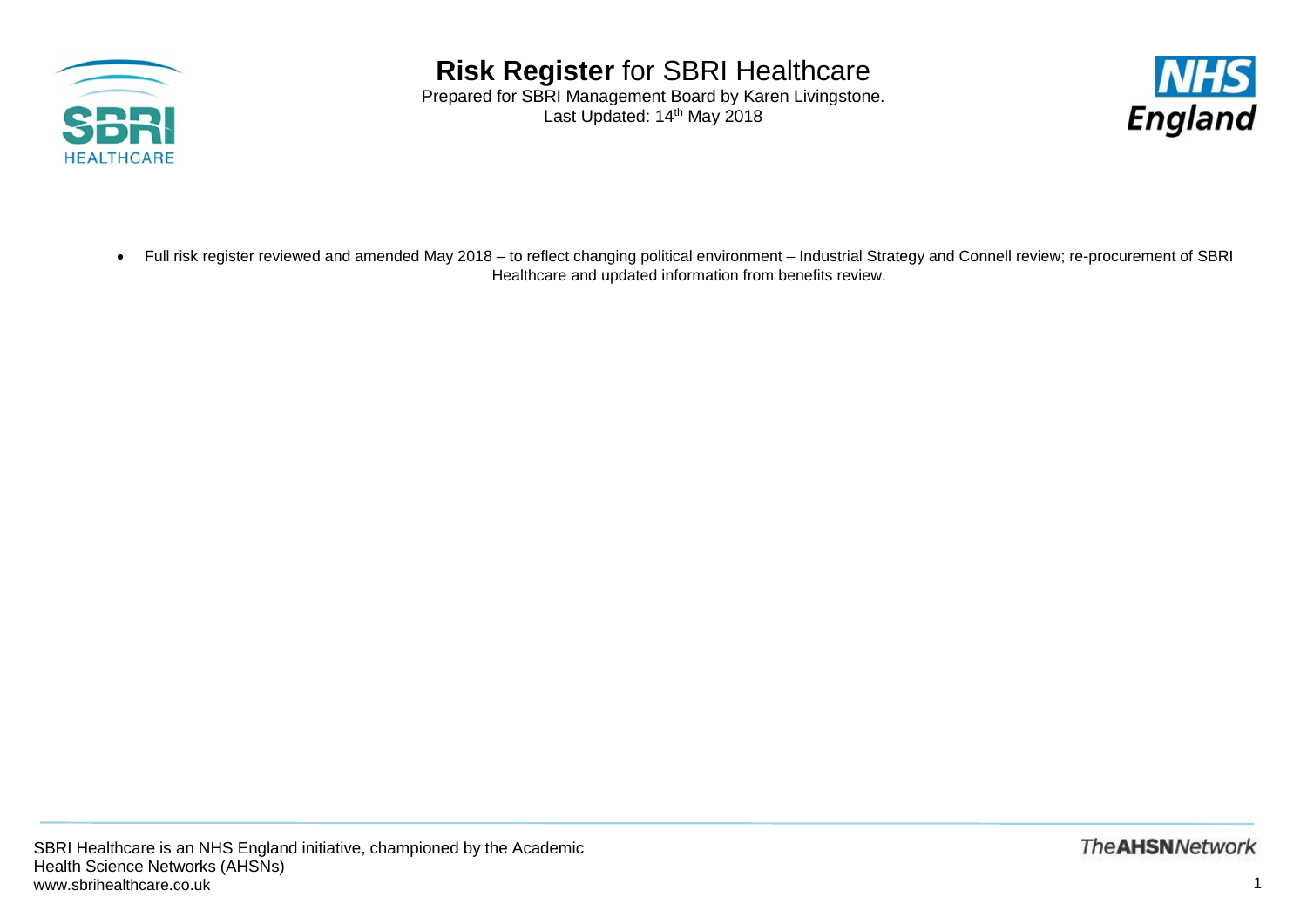Prepared for SBRI Management Board by Karen Livingstone. Last Updated: 14<sup>th</sup> May 2018

| <b>Risk</b><br><b>No</b> | <b>Risk</b><br><b>Description</b>                        | <b>Risk category</b>                                                                                                                                                                                                | Likelihood | Impact      | <b>Mitigation Actions</b>                                                                                                                                                                                                                                                                                  | <b>Owner</b>                                      | <b>Status</b>                                |
|--------------------------|----------------------------------------------------------|---------------------------------------------------------------------------------------------------------------------------------------------------------------------------------------------------------------------|------------|-------------|------------------------------------------------------------------------------------------------------------------------------------------------------------------------------------------------------------------------------------------------------------------------------------------------------------|---------------------------------------------------|----------------------------------------------|
|                          | Sustainability-<br><b>NHS England</b><br>commission      | <b>NHS England Investment</b><br>Committee have determined to<br>extend the contract for the<br>programme for a further 12 months<br>- there is a risk that they would not<br>fund a programme beyond this<br>date. | Medium     | <b>High</b> | SBRI is well- supported by current<br>government and has recently been<br>reviewed by the NHS England<br>Investment committee. The PA<br>Consulting report was prepared for<br>NHS England to support their<br>understanding of the value of the<br>programme and the evidence as<br>supplied was accepted | <b>SBRI Healthcare</b><br>Management Board        | <b>High</b><br><b>Risk</b><br><b>Score</b>   |
| $\mathbf{2}$             | Sustainability<br><b>NHS England</b><br>re-procurement   | Re-procurement of the SBRI<br>Healthcare contract could lead to a<br>loss of knowledge and continuity -<br>potential also for staff to leave/<br>reduce morale with uncertainty of<br>future employment.            | Medium     | High        | Escalation of the concerns made to<br>NHS England by Eastern AHSN<br>MD. Regular dialogue between<br>NHS England, AHSN, HEE and<br>Papworth to manage intermediate<br>communications.                                                                                                                      | <b>SBRI Healthcare</b><br><b>Management Board</b> | <b>Medium</b><br><b>Risk</b><br><b>Score</b> |
| 2a                       | Sustainability -<br><b>NHS England</b><br>re-procurement | Retendering could result in<br>uncertainty and delays in<br>competition schedule if not handled<br>well - process needs to start well<br>in advance of April 2019                                                   | Medium     | High        | Escalation of concerns made to<br>NHSE. FAR committee chair<br>identified issues and supporting<br>NHSE to progress re-procurement<br>challenge with NHSE and SBRI<br>Board Chair.                                                                                                                         | <b>SBRI Healthcare</b><br>Management Board        | <b>Medium</b><br><b>Risk</b><br><b>Score</b> |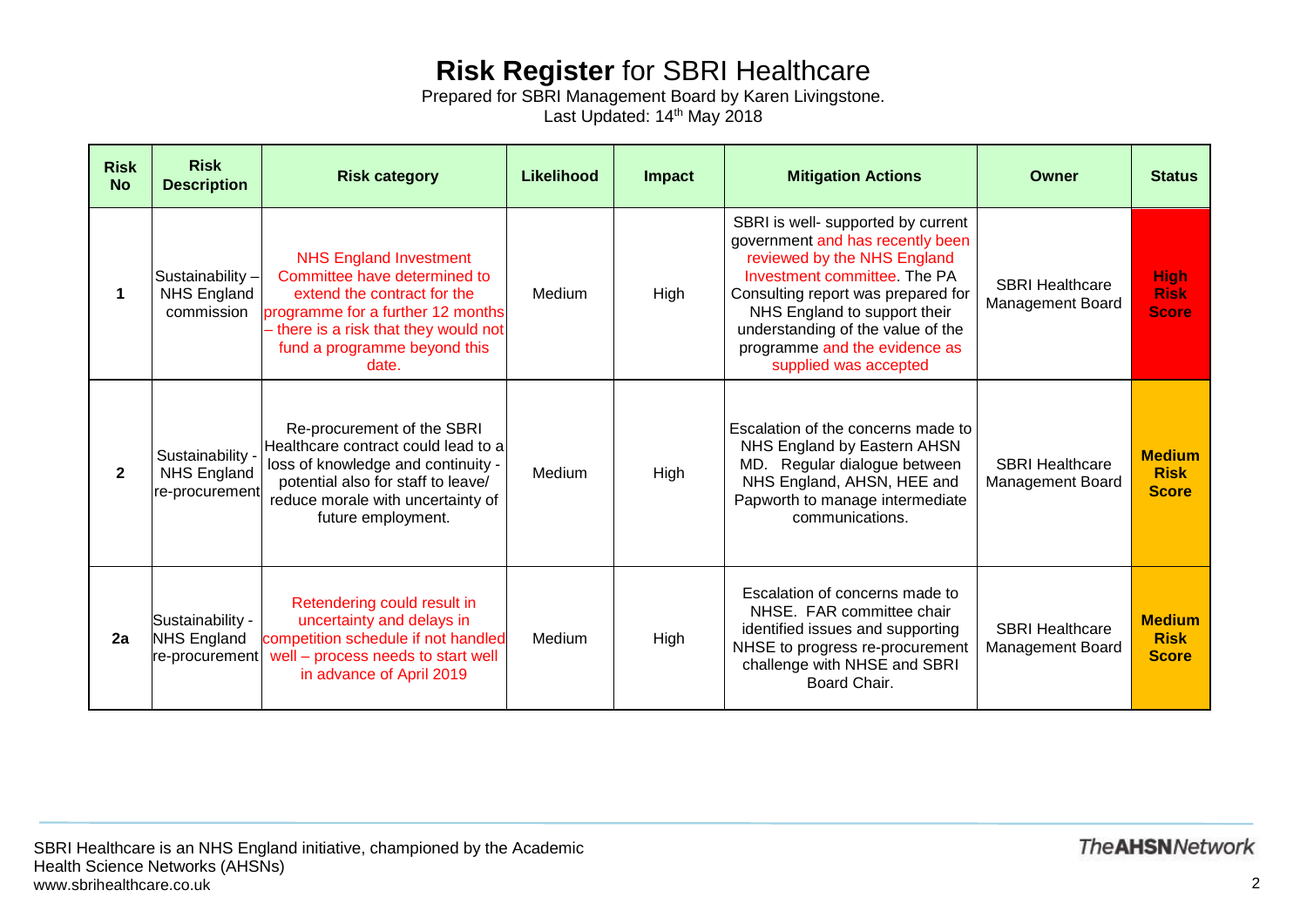Prepared for SBRI Management Board by Karen Livingstone.

Last Updated: 14<sup>th</sup> May 2018

| 3 | Reliance on<br>partnership of<br>EAHSN, HEE &<br>Papworth<br>as NHS<br>contracting<br>authority | Health Enterprise East (HEE),<br>which provides the operational<br>delivery capacity, could<br>mismanage the funds provided for<br>the programme, fail to deliver<br>against agreed timelines and<br>milestones in the business plan, or<br>current delivery suffer an administration event<br>putting the funds at risk.<br>Papworth Hospital currently acts<br>Hospital acting as the NHS contracting authority<br>with the award winners. Papworth<br>could decide it no longer wishes to<br>lact as a host.<br><b>EAHSN</b> is current contractor on<br>behalf of all AHSNs for 2018/19.<br>Programme will be retendered in<br>2019. | Medium | High | HEE's obligations to the programme<br>are agreed through a contract<br>signed between Eastern AHSN and<br>NHS England. Delivery is then<br>monitored through National Director<br>(monthly meetings), quarterly<br>assurance meetings between<br>Eastern AHSN and HEE and<br>subsequent assurance meetings<br>with NHSE. The SBRI MB and<br><b>FAR</b> committee also oversee the<br>delivery of the contract through<br>quarterly reporting.<br>Management of the funds is audited<br>annually, scope agreed by SBRI<br>FAR Committee in advance, Award<br>monies are paid through to separate<br>bank account at HEE to reduce risk<br>of SBRI funds being seen as HEE<br>assets in the event of an<br>ladministration event.<br><b>NHSE</b> internal audit review 2017<br>identified no concerns regarding<br>financial management. | <b>SBRI Healthcare</b><br>Management Board | <b>Medium</b><br><b>Risk</b><br><b>Score</b> |
|---|-------------------------------------------------------------------------------------------------|------------------------------------------------------------------------------------------------------------------------------------------------------------------------------------------------------------------------------------------------------------------------------------------------------------------------------------------------------------------------------------------------------------------------------------------------------------------------------------------------------------------------------------------------------------------------------------------------------------------------------------------|--------|------|----------------------------------------------------------------------------------------------------------------------------------------------------------------------------------------------------------------------------------------------------------------------------------------------------------------------------------------------------------------------------------------------------------------------------------------------------------------------------------------------------------------------------------------------------------------------------------------------------------------------------------------------------------------------------------------------------------------------------------------------------------------------------------------------------------------------------------------|--------------------------------------------|----------------------------------------------|
|---|-------------------------------------------------------------------------------------------------|------------------------------------------------------------------------------------------------------------------------------------------------------------------------------------------------------------------------------------------------------------------------------------------------------------------------------------------------------------------------------------------------------------------------------------------------------------------------------------------------------------------------------------------------------------------------------------------------------------------------------------------|--------|------|----------------------------------------------------------------------------------------------------------------------------------------------------------------------------------------------------------------------------------------------------------------------------------------------------------------------------------------------------------------------------------------------------------------------------------------------------------------------------------------------------------------------------------------------------------------------------------------------------------------------------------------------------------------------------------------------------------------------------------------------------------------------------------------------------------------------------------------|--------------------------------------------|----------------------------------------------|

**The AHSN Network**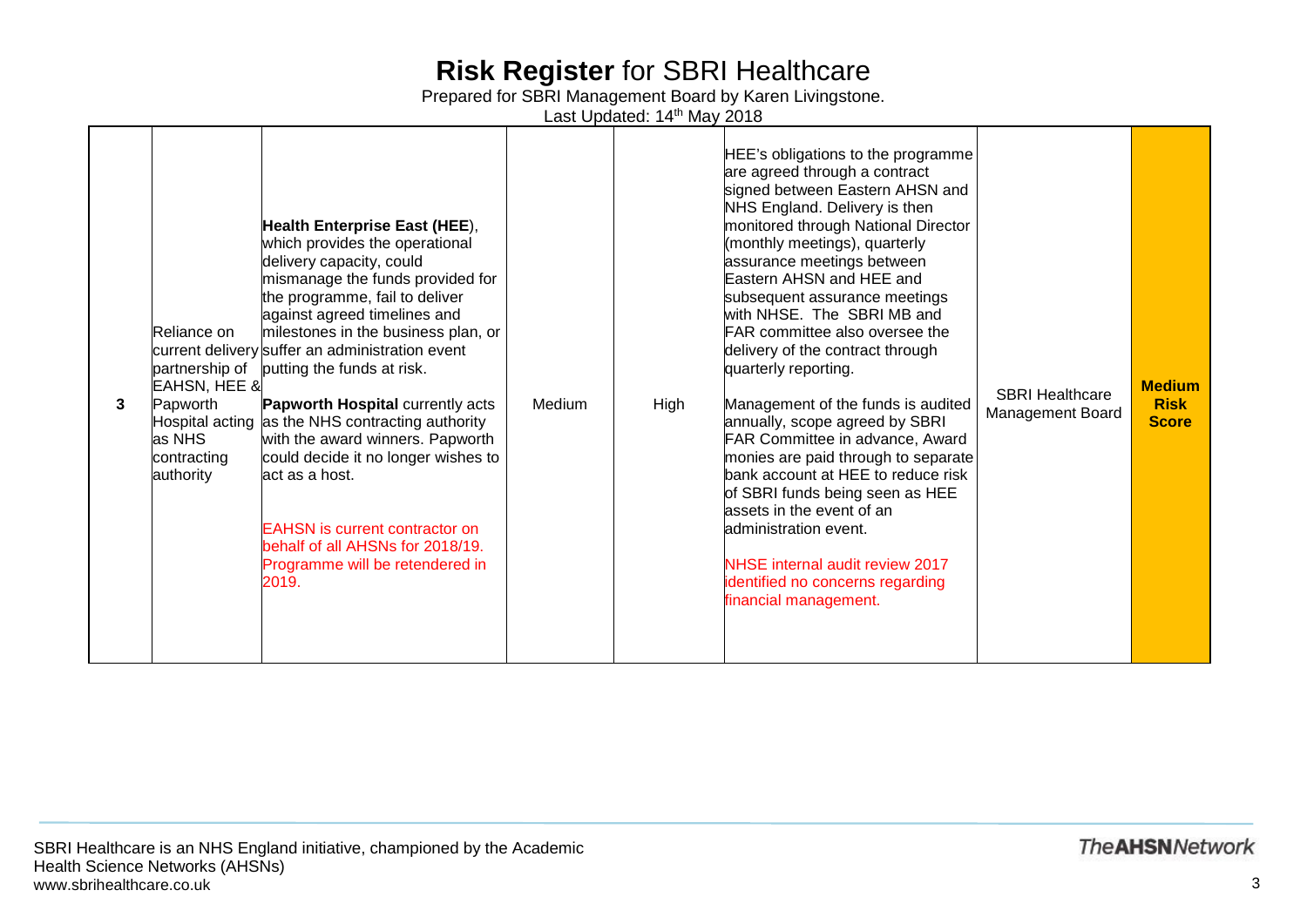Prepared for SBRI Management Board by Karen Livingstone.

Last Updated: 14<sup>th</sup> May 2018

|   | Failure to<br>address<br>appropriate<br>unmet needs   | To maintain interest from both<br>industry and the clinical community<br>within the NHS the programme<br>needs to develop a rolling call for<br>themes relevant to all stakeholders Medium<br>and to select winning companies<br>within the NHS based on their ability to impact on<br>the identified unmet need |        | Low  | AHSNs have led the way in<br>selecting the topics through<br>engagement with their local clinical<br>communities and are heavily<br>engaged in the assessment<br>process.<br>The SBRI board initiated a review of<br>the needs definition process in 2016<br>and the recommendations have<br>been incorporated into the<br>programme.<br>In 2018 the theme selection process<br>will also connect with the Innovation<br><b>Exchange process that AHNs are</b><br>leading. | <b>SBRI Healthcare</b><br><b>Management Board</b> | <b>Medium</b><br><b>Risk</b><br><b>Score</b> |
|---|-------------------------------------------------------|------------------------------------------------------------------------------------------------------------------------------------------------------------------------------------------------------------------------------------------------------------------------------------------------------------------|--------|------|----------------------------------------------------------------------------------------------------------------------------------------------------------------------------------------------------------------------------------------------------------------------------------------------------------------------------------------------------------------------------------------------------------------------------------------------------------------------------|---------------------------------------------------|----------------------------------------------|
| 5 | Insufficient<br>evidence of<br>successful<br>outcomes | To maintain engagement & future<br>funding levels the programme<br>needs to capture evidence of<br>successful outcomes over a med-<br>long term period. Short-term the<br>programme needs to demonstrate<br>the potential for impact in future<br>years.                                                         | Medium | High | Suitable KPIs have been scoped<br>following the 2014 and 2017<br>reviews.<br>Obligation to provide data for KPIs<br>and take part in surveys now part of<br>contractual agreement with funded<br>companies.<br>Early health economics<br>assessments are included as part of<br>every Phase 1 project and<br>results/outputs recorded through<br>standardised reporting mechanisms.                                                                                        | <b>SBRI Healthcare</b><br><b>Management Board</b> | <b>Medium</b><br><b>Risk</b><br><b>Score</b> |